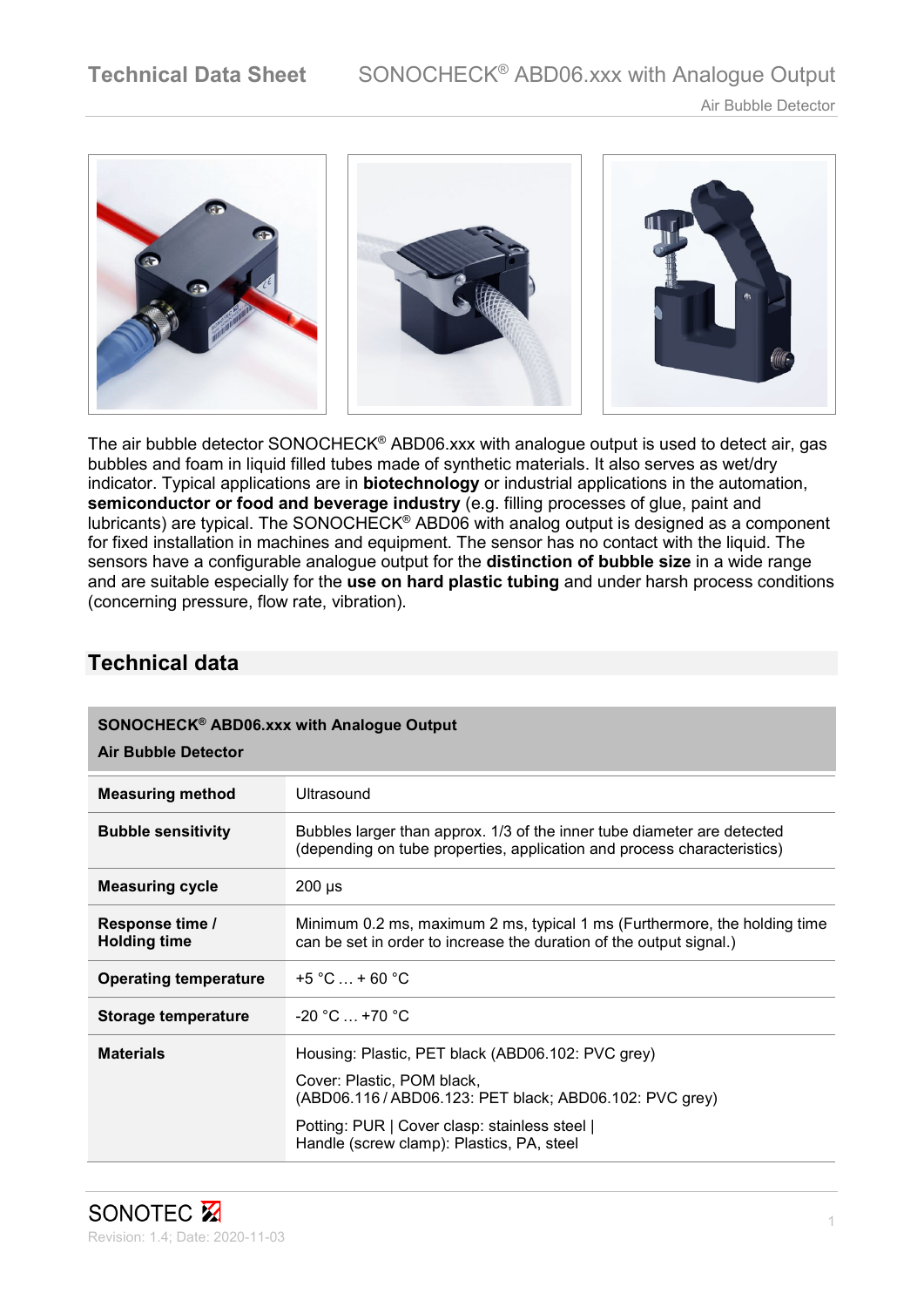Air Bubble Detector

| <b>Requirements for tube</b>                                                                        | <b>Parameter</b>                                                                                                                                                                                                                                                                                                                     | <b>Property</b>                                                                                                                                  |  |  |  |
|-----------------------------------------------------------------------------------------------------|--------------------------------------------------------------------------------------------------------------------------------------------------------------------------------------------------------------------------------------------------------------------------------------------------------------------------------------|--------------------------------------------------------------------------------------------------------------------------------------------------|--|--|--|
| (provide us with a tube<br>sample, if possible;<br>list of sensors and tubing<br>properties behind) | Material                                                                                                                                                                                                                                                                                                                             | Hard or soft plastic tubes (e.g. PTFE, FEP, PFA,<br>PVC, Silicone, PUR, PE, reinforced tubing;<br>other materials on request or after test only) |  |  |  |
|                                                                                                     | Special features                                                                                                                                                                                                                                                                                                                     | Tube must be smooth on outside, no fabric tube                                                                                                   |  |  |  |
|                                                                                                     | Wall thickness                                                                                                                                                                                                                                                                                                                       | Depending on application, optimal 10  20 % of<br>outer diameter for typical usage                                                                |  |  |  |
|                                                                                                     | Tube is inserted into sensor dry, no coupling medium required                                                                                                                                                                                                                                                                        |                                                                                                                                                  |  |  |  |
| <b>Requirements for liquid</b>                                                                      | Water, saline, other solutions, paint, glue or low-viscosity liquids containing no<br>or few solids in general.<br>$\vert \mathbf{i} \vert$<br><b>NOTE!</b> For applications with high-viscosity liquids<br>(e.g. fats/special paints) screening tests must be made.<br>Large amounts of foam in the liquid will be detected as air. |                                                                                                                                                  |  |  |  |
|                                                                                                     |                                                                                                                                                                                                                                                                                                                                      |                                                                                                                                                  |  |  |  |
| <b>Protection</b>                                                                                   | IP <sub>67</sub>                                                                                                                                                                                                                                                                                                                     |                                                                                                                                                  |  |  |  |
| <b>Operating voltage</b>                                                                            | +12  30 VDC, ripple max. 10 %, protection against reverse polarity                                                                                                                                                                                                                                                                   |                                                                                                                                                  |  |  |  |
| <b>Current consumption</b>                                                                          | Max. 50 mA (without switching current)                                                                                                                                                                                                                                                                                               |                                                                                                                                                  |  |  |  |
| <b>Connecting cable</b>                                                                             | M12 sensor cable, 5 pins                                                                                                                                                                                                                                                                                                             |                                                                                                                                                  |  |  |  |
| Pin assignment                                                                                      | Female connector<br>5<br>Male connector<br>at the cable<br>at the sensor                                                                                                                                                                                                                                                             |                                                                                                                                                  |  |  |  |
|                                                                                                     | Colour<br><b>Pin</b>                                                                                                                                                                                                                                                                                                                 | <b>Connection</b>                                                                                                                                |  |  |  |
|                                                                                                     | 1<br><b>Brown</b>                                                                                                                                                                                                                                                                                                                    | Power supply voltage +12  30 VDC                                                                                                                 |  |  |  |
|                                                                                                     | 2<br>White                                                                                                                                                                                                                                                                                                                           | RS485 - A                                                                                                                                        |  |  |  |
|                                                                                                     | 3<br><b>Blue</b><br>Ground                                                                                                                                                                                                                                                                                                           |                                                                                                                                                  |  |  |  |
|                                                                                                     | 4<br><b>Black</b><br>Output                                                                                                                                                                                                                                                                                                          |                                                                                                                                                  |  |  |  |
|                                                                                                     | 5<br>Grey                                                                                                                                                                                                                                                                                                                            | <b>RS485 - B</b>                                                                                                                                 |  |  |  |
|                                                                                                     | If available: should be grounded on the side of host.<br>Shielding                                                                                                                                                                                                                                                                   |                                                                                                                                                  |  |  |  |
| <b>Outputs</b><br>(specification can be                                                             | Configurable as:                                                                                                                                                                                                                                                                                                                     |                                                                                                                                                  |  |  |  |
| adopted with the<br><b>Monitor software)</b>                                                        | Current output 0/4  20 mA (default factory setting)<br>Switching output PNP /<br>PWM output (max. 25 mA): period 1 kHz, modulation 0  100 %                                                                                                                                                                                          |                                                                                                                                                  |  |  |  |
|                                                                                                     | Voltage output 0/2  10 V                                                                                                                                                                                                                                                                                                             |                                                                                                                                                  |  |  |  |
|                                                                                                     | RS485 service interface (default factory setting)                                                                                                                                                                                                                                                                                    |                                                                                                                                                  |  |  |  |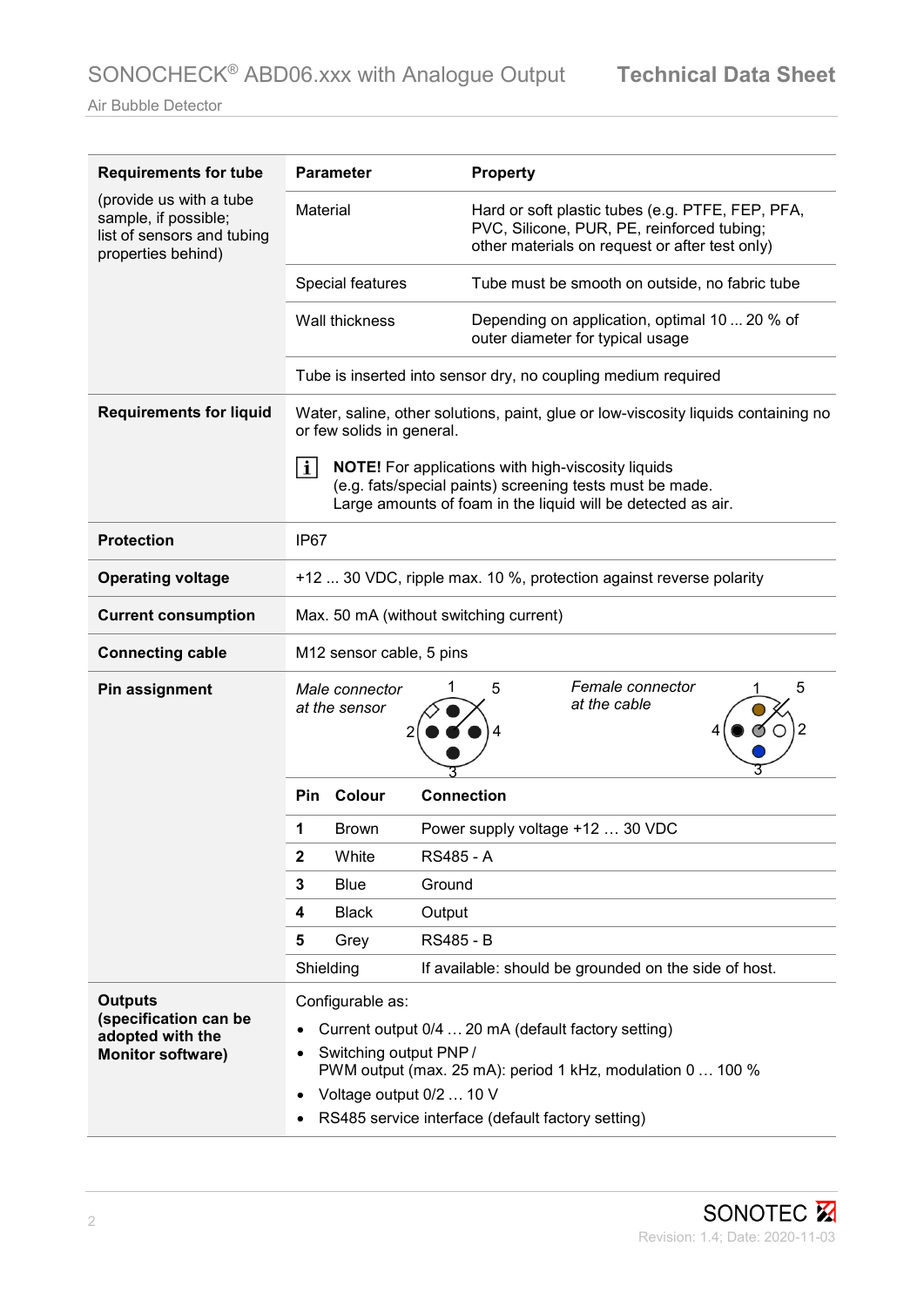| <b>Configuration as:</b>                               | The current output can be configured in the range of 0  max. 25 mA                                |                                                                                                                                        |  |  |
|--------------------------------------------------------|---------------------------------------------------------------------------------------------------|----------------------------------------------------------------------------------------------------------------------------------------|--|--|
| <b>Current output</b><br>(factory setting)             | <b>HOST</b><br>+U <sub>B</sub><br>Input<br>Load<br>Ground                                         | <b>SENSOR</b><br>$+\mathsf{U}_\mathsf{B}$<br>0/420mA<br>Ground                                                                         |  |  |
|                                                        | Example: Measuring range 4  20 mA / error output 0 mA or 22 mA                                    |                                                                                                                                        |  |  |
|                                                        | ∕!`                                                                                               | <b>CAUTION!</b> Pay attention to the max. load depending on the operating<br>voltage: 12 V: 0  400 Ω   24 V: 0  200 Ω   30 V: 0  100 Ω |  |  |
| <b>Output specification</b><br>(default configuration) | <b>State</b>                                                                                      | <b>Current output</b>                                                                                                                  |  |  |
|                                                        | Air / Bubble                                                                                      | 20 mA                                                                                                                                  |  |  |
|                                                        | Fluid                                                                                             | 4 mA                                                                                                                                   |  |  |
|                                                        | Internal error (self-test)                                                                        | 0 <sub>m</sub> A                                                                                                                       |  |  |
| <b>Configuration as:</b>                               | PNP und PWM, switching current max. 25 mA                                                         |                                                                                                                                        |  |  |
| <b>Switching output /</b><br><b>PWM</b> output         | <b>HOST</b><br>$+U_B$<br>Input<br>Load<br>Ground                                                  | <b>SENSOR</b><br>$+U_B$<br><b>PNP</b><br>Output<br>Ground                                                                              |  |  |
|                                                        | i <br>NOTE! In the event of a short circuit the current is limited internally to<br>approx. 33 mA |                                                                                                                                        |  |  |
| <b>Output specification</b><br>(default configuration  | <b>State</b>                                                                                      | <b>Level of PNP-Output</b>                                                                                                             |  |  |
|                                                        | Air / Bubble                                                                                      | $+24V$                                                                                                                                 |  |  |
|                                                        | Fluid                                                                                             | Ground                                                                                                                                 |  |  |
|                                                        | Internal error (self-test)                                                                        | $+24V$                                                                                                                                 |  |  |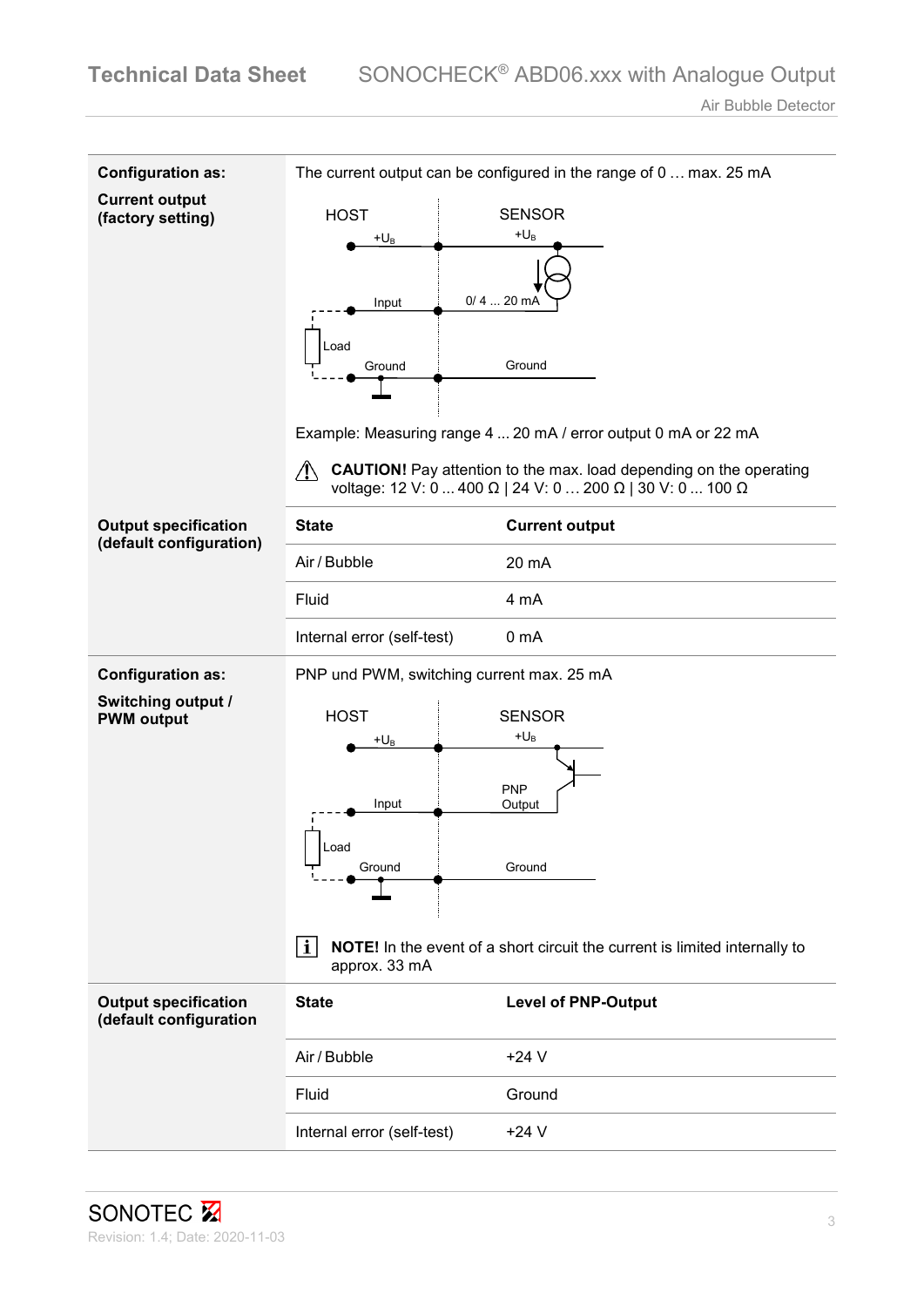Air Bubble Detector

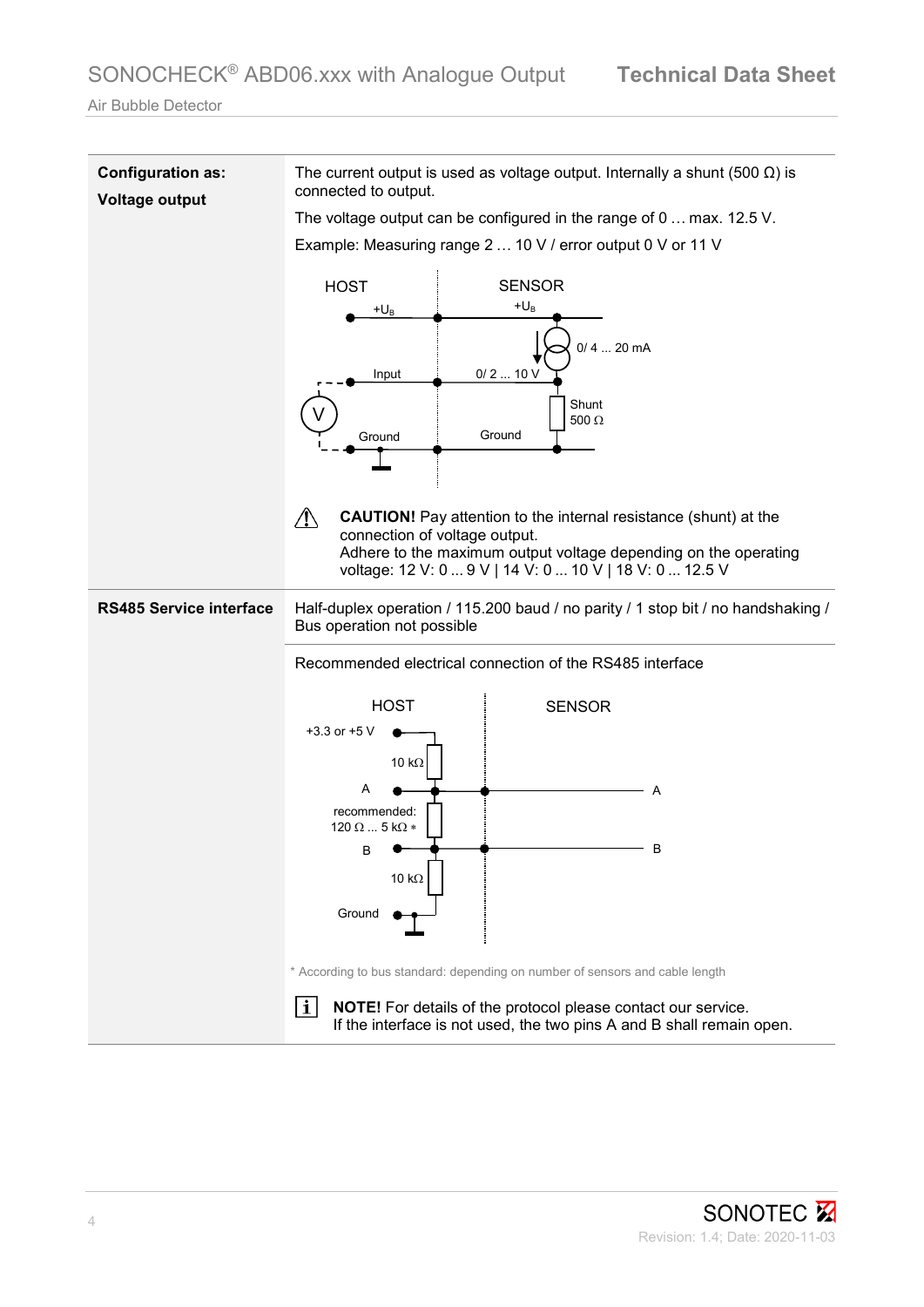| <b>Directives / Standards</b> | Electromagnetic compatibility, tests in compliance with<br>DIN EN 61326-1: 2013                                                                                                                                                                                                                                                                                                                        |  |  |  |  |
|-------------------------------|--------------------------------------------------------------------------------------------------------------------------------------------------------------------------------------------------------------------------------------------------------------------------------------------------------------------------------------------------------------------------------------------------------|--|--|--|--|
|                               | EN 61000-4-3 EMC, radiated radio-frequency - electromagnetic field<br>immunity, test result A, test with 10 V/m<br>(0.151000 MHz)                                                                                                                                                                                                                                                                      |  |  |  |  |
|                               | EMC, electrical fast transient/burst immunity test,<br>EN 61000-4-4<br>test result A (see restrictions below)                                                                                                                                                                                                                                                                                          |  |  |  |  |
|                               | EN 61000-4-6<br>EMC, immunity to conducted disturbances, induced by<br>radio-frequency fields, test result A, test with 10 V/m                                                                                                                                                                                                                                                                         |  |  |  |  |
|                               | Electromagnetic disturbance characteristics,<br>EN 55011<br>limit 30 dBµV/m                                                                                                                                                                                                                                                                                                                            |  |  |  |  |
|                               | $\vert \mathbf{i} \vert$<br>NOTE! For testing typical settings for bubble detection have been<br>applied. The interference immunity depends on a reasonable<br>configuration. Operating with very high bubble sensitivity combined with<br>a very short response time can cause disturbances of the system,<br>induced by electromagnetic disturbing, pressure changing, mechanical<br>vibration, etc. |  |  |  |  |
| <b>Scope of delivery</b>      | Bubble detector type ABD06.xxx with analogue output,<br>$\bullet$                                                                                                                                                                                                                                                                                                                                      |  |  |  |  |
|                               | Cover with screws / hinged cover / hinged cover and handle,<br>$\bullet$<br>dimensions adjusted to sensor and tube                                                                                                                                                                                                                                                                                     |  |  |  |  |
|                               | User documentation                                                                                                                                                                                                                                                                                                                                                                                     |  |  |  |  |
| <b>Accessories /</b>          | M12 sensor cable, 5 pins, length 2 m / 5 m / 10 m                                                                                                                                                                                                                                                                                                                                                      |  |  |  |  |
| <b>Options</b>                | ABD Monitor, consisting of:                                                                                                                                                                                                                                                                                                                                                                            |  |  |  |  |
|                               | USB Data Converter Type 011 (for RS 485)<br>٠                                                                                                                                                                                                                                                                                                                                                          |  |  |  |  |
|                               | Power supply<br>٠                                                                                                                                                                                                                                                                                                                                                                                      |  |  |  |  |
|                               | USB cable, type A-B, length 2 m                                                                                                                                                                                                                                                                                                                                                                        |  |  |  |  |
|                               | Software ABD Monitor                                                                                                                                                                                                                                                                                                                                                                                   |  |  |  |  |
|                               | With the help of software ABD Monitor (optional) for configuration of the<br>sensors and assistance in diagnostics:                                                                                                                                                                                                                                                                                    |  |  |  |  |
|                               | Bubble sensitivity (threshold air / liquid)<br>٠                                                                                                                                                                                                                                                                                                                                                       |  |  |  |  |
|                               | Response time / holding time for output conditions                                                                                                                                                                                                                                                                                                                                                     |  |  |  |  |
|                               | Output specifications, e.g. of serial output, switching output or PWM value                                                                                                                                                                                                                                                                                                                            |  |  |  |  |
|                               | Furthermore measurement values can be recorded for diagnosis.                                                                                                                                                                                                                                                                                                                                          |  |  |  |  |
| <b>Customization</b>          | Customized modifications for special applications upon request<br>(e.g. adapted channel width, individual output specifications or settings)                                                                                                                                                                                                                                                           |  |  |  |  |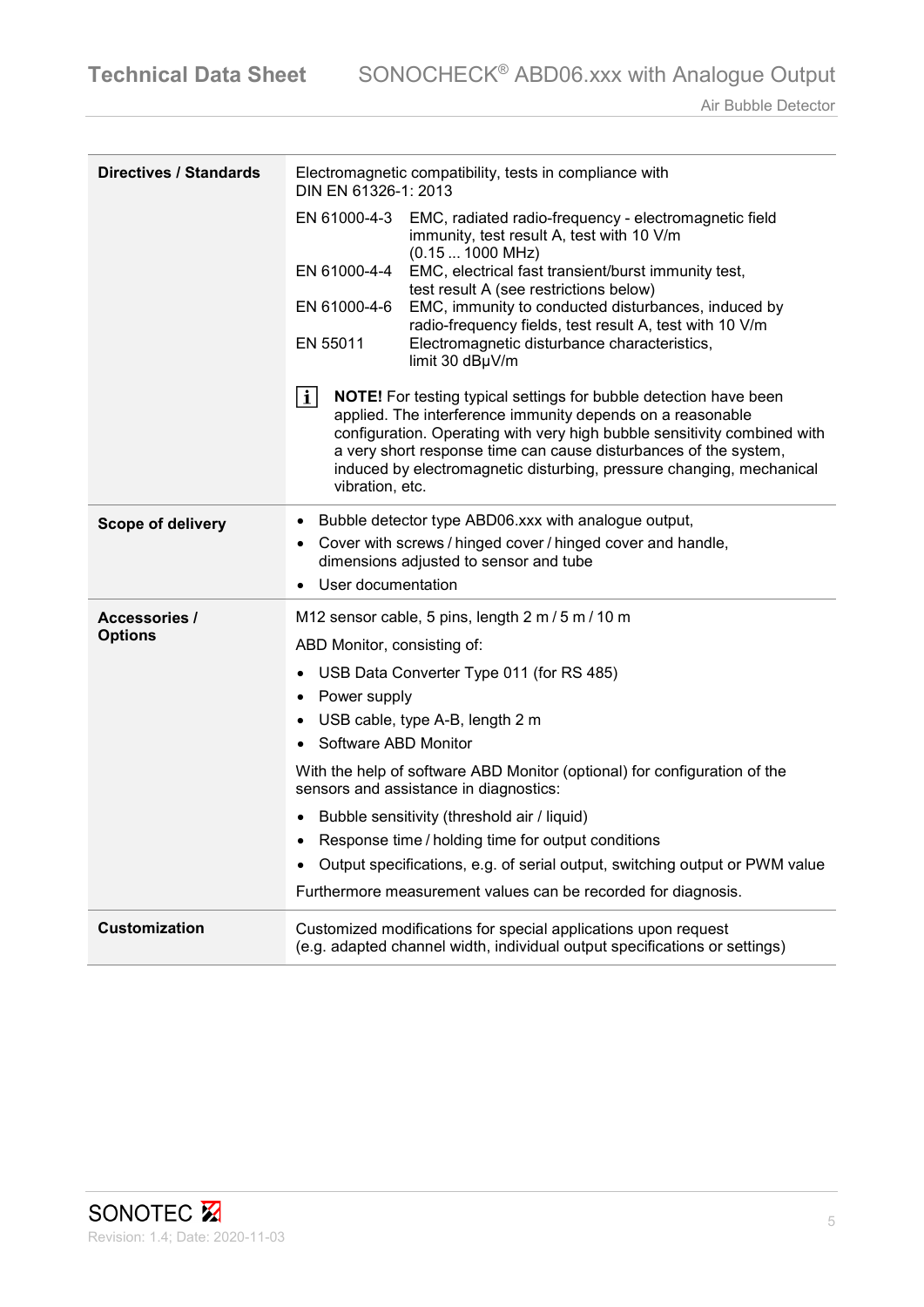## **Overview of sensor and tubing dimensions**

The sensors series ABD06 are suitable for a variety of tubes.

The sensor version depends on the tube diameter, the hardness of the tube and its wall thickness. Please note, that because of diverse tubing dimensions and materials an aptitude test has to be made. Please provide us with a tube sample (minimum length 30 cm) and contact our service to find the appropriate sensor and cover.

**Note, that the cover is necessary to fix the tubing in the measuring channel to ensure correct coupling. The cover sizes and the bridge as well depend on the tubing properties and the application. Contact our Service to determine the correct cover and order number.** 

| <b>SPECIFICATION</b><br><b>SONOCHECK®</b> |                                 | <b>SENSOR</b>     |               | <b>TUBE DIMENSIONS [mm]</b> |                                 | <b>TUBE DIMENSIONS [inch]</b>   |
|-------------------------------------------|---------------------------------|-------------------|---------------|-----------------------------|---------------------------------|---------------------------------|
|                                           | <b>CW</b>                       | <b>CH</b>         | <b>OD</b>     | ID                          | <b>OD</b>                       | ID                              |
|                                           | <b>Sensors with screw cover</b> |                   |               |                             |                                 |                                 |
| ABD06.115                                 | $5.6 \text{ mm}$                | $11.0$ mm         | $6.09.5$ mm   | $2.57.0$ mm                 | $0.235$ " $0.375$ "             | $0.1^{\circ}$ $0.275^{\circ}$   |
| ABD06.114                                 | $8.0 \text{ mm}$                | 13.0 mm           | $8.011.5$ mm  | $4.09.0$ mm                 | $0.315$ " $0.455$ "             | $0.175$ " $0.355$ "             |
| ABD06.119                                 | $11.0 \text{ mm}$               | $17.0$ mm         | $12.016.0$ mm | $6.011.0$ mm                | $0.470^{\circ}$ $0.630^{\circ}$ | $0.235$ " $0.435$ "             |
| <b>Sensors with hinged cover</b>          |                                 |                   |               |                             |                                 |                                 |
| ABD06.120                                 | $7.2 \text{ mm}$                | $11.5 \text{ mm}$ | $8.011.0$ mm  | $3.58.0$ mm                 | $0.315$ " $0.435$ "             | $0.140^{\circ}$ $0.315^{\circ}$ |
| ABD06.117                                 | $12.0$ mm                       | 15.5 mm           | $13.016.0$ mm | $6.513.0$ mm                | $0.500^{\circ}$ $0.630^{\circ}$ | $0.255$ " $0.510$ "             |
| ABD06.121                                 | 15.5 mm                         | $20.0$ mm         | $16.022.0$ mm | $10.017.0$ mm               | $0.630^{\circ}$ $0.865^{\circ}$ | $0.395$ " $0.670$ "             |
| Sensors with handle (screw clamp)         |                                 |                   |               |                             |                                 |                                 |
| ABD06.102                                 | 24.5 mm                         | 19.5 mm           | 25.4  28.6 mm | 15.9  22.2 mm               | $1.000$ " $1.125$ "             | $0.625$ " $0.875$ "             |
| ABD06.116                                 | 26.0 mm                         | 28.0 mm           | 26.6  34.5 mm | 19.1  25.4 mm               | $1.050^{\circ}$ $1.360^{\circ}$ | $0.750$ "  1.000"               |
| ABD06.123                                 | 32.0 mm                         | 28.0 mm           | 34.5  35.7 mm | 25.4  27.0 mm               | $1.360^{\circ}$ $1.405^{\circ}$ | $1.000^{\circ}$ $1.050^{\circ}$ |

Dimensions, listed in the following, are guiding values:

*Abbreviations: CW = channel width at the narrowest part of the channel; CH = channel height; OD = outer diameter; ID = inner diameter*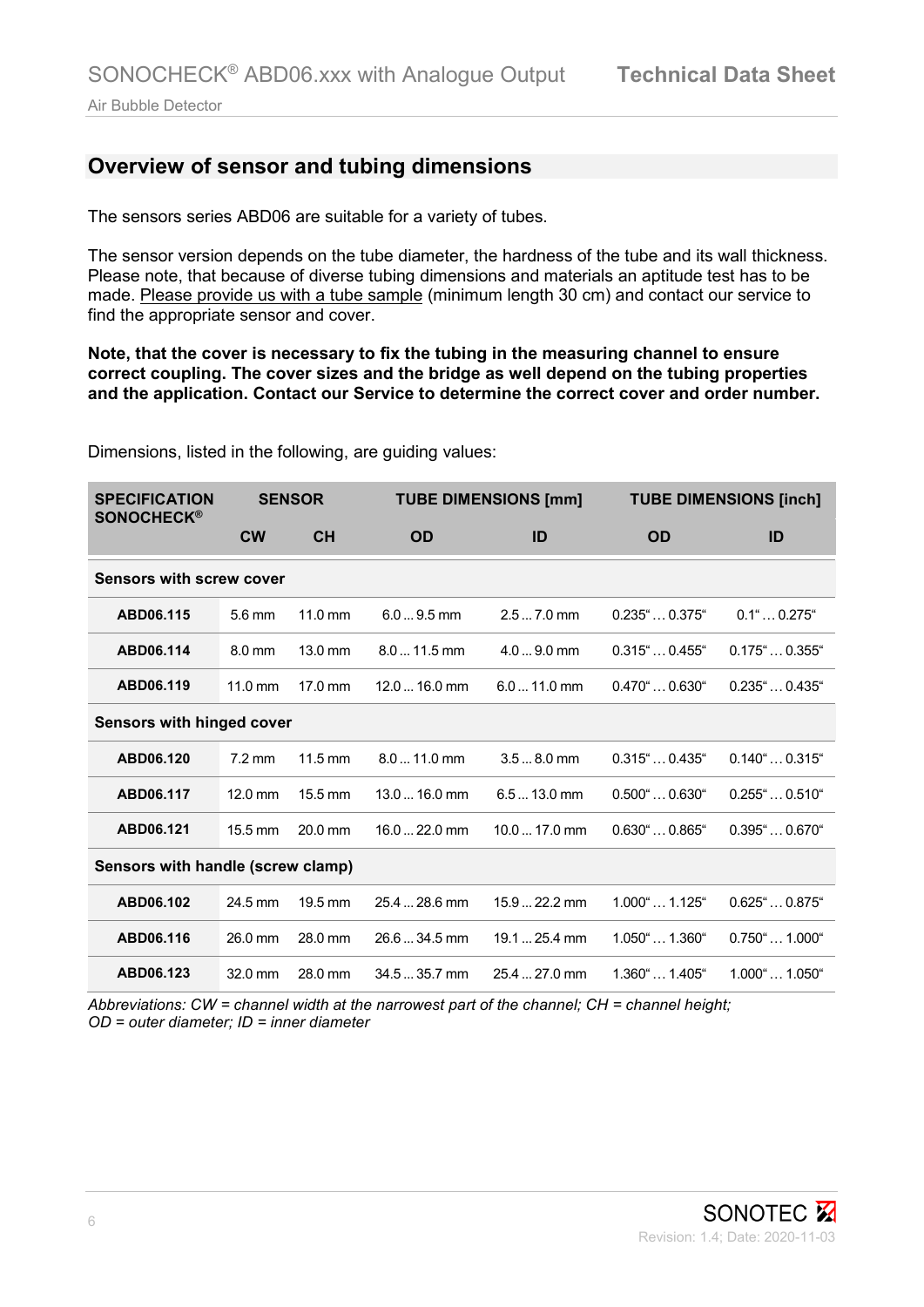| <b>SPECIFICATION</b><br><b>SONOCHECK®</b> | ART.-NO.    | <b>DIMENSIONS</b><br>$L \times W \times H$ [H max] | <b>Mounting</b><br>ScW ScL<br>(threaded holes on rear side,<br>see technical drawings) |  |  |
|-------------------------------------------|-------------|----------------------------------------------------|----------------------------------------------------------------------------------------|--|--|
| <b>Sensors with screw cover</b>           |             |                                                    |                                                                                        |  |  |
| ABD06.115                                 | 200 02 0116 | $35 \times 50 \times 32$ mm                        |                                                                                        |  |  |
| ABD06.114                                 | 200 02 0114 | $35 \times 50 \times 34$ mm                        | 2 x M4, depth 8 mm<br>42 mm   27 mm                                                    |  |  |
| ABD06.119                                 | 200 02 0125 | 35 x 50 x 38 mm                                    |                                                                                        |  |  |
| Sensors with hinged cover                 |             |                                                    |                                                                                        |  |  |
| ABD06.120                                 | 200 02 0024 | 45 x 73 x 34 mm                                    |                                                                                        |  |  |
| ABD06.117                                 | 200 02 0137 | 45 x 73 x 39 mm                                    | 2 x M4, depth 8 mm<br>42 mm   27 mm                                                    |  |  |
| ABD06.121                                 | 200 02 0126 | 45 x 73 x 44 mm                                    |                                                                                        |  |  |
| Sensors with handle (screw clamp)         |             |                                                    |                                                                                        |  |  |
| ABD06.102                                 | 200 02 0081 | 40 x 100* x 55 [75] mm                             | 2 x M6, depth 8 mm<br>54 mm   30 mm                                                    |  |  |
| ABD06.116                                 | 200 02 0021 | 40 x 100* x 67.5 [85] mm                           | 4 x M6, depth 10 mm<br>70 mm   30 mm                                                   |  |  |
| ABD06.123                                 | 200 02 0148 | 40 x 100* x 67.5 [85] mm                           | 4 x M6, depth 10 mm<br>70 mm   30 mm                                                   |  |  |

*Abbreviations: L = sensor length; W = sensor width; H = sensor height; H max = height with handle; Sc W = screw distance in sensor width; Sc L = screw width in sensor length* 

*\* Value depending on handle position, approx. 10 mm*